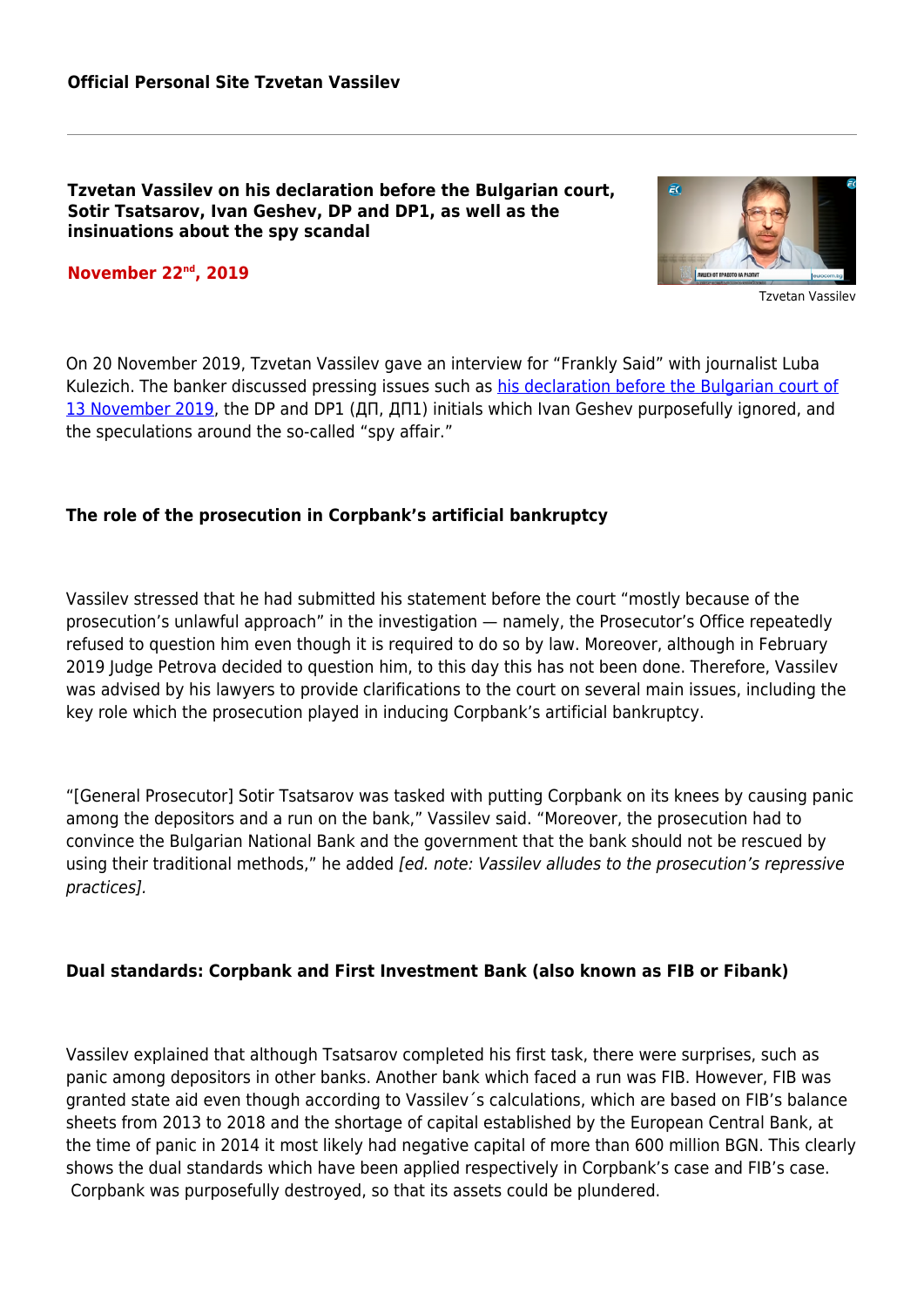# **On the election of Ivan Geshev as Bulgaria's General Prosecutor and Sotir Tsatsarov's nomination as Head of the Anti-Corruption Agency (KPKONPI)**

The banker explained that both Geshev´s election and Tsatsarov´s nomination were rewards for their work in the Corpbank case. Unlike Tsatsarov, who was able to cope with his task, which was lighter, Geshev indeed had to land on the Moon with a diesel engine [ed. note: In 2017, Ivan Geshev compared the investigation into the Corpbank case with the landing on Moon with a diesel engine]. "First, Geshev had to criminalize standard banking practices. Second, the prosecution had to implicate me into things that I did not do. Here I should emphasize that no criminal activity was carried out at Corpbank, but I have not even participated in the things they have implicated me in. Third, during this landing on the Moon, Corpbank had to be cleared of all its assets, so that they could be plundered. Fourth, a huge corpulent presence [ed. note: Delyan Peevski] had to be ignored presence before and after Corpbank's artificial bankruptcy," Vassilev noted.

The banker also commented on the sudden amnesia of the main witness in the case, Biser Lazov, who could not remember what the initials DP and DP1 meant in the courtroom, although he had been preparing daily reports for years. "I suppose that those who follow the proceedings are amused by this amnesia, because the person who quotes figures up to a penny cannot think of an item in the balance sheet of his own company worth more than 575 million BGN," he emphasized.

Vassilev also stressed that in a country governed by the rule of law, Biser Lazov would have changed his procedural capacity from a witness to an accused party a long time ago not so much because of his actions prior to Corpbank's closure but because of the hundreds thefts of assets he carried out after the bank's closure for his benefit or for the benefit of third parties like Delyan Slavchev Peevski.

## **On Delyan Slavchev Peevski**

Delyan Peevski has avoided paying indirect loans worth 575 million BGN these are indirect —these commitments should not be confused with loans to Peevski´s companies. The vast majority of these indirect loans are related to acquisition and financing of media. Of course, as the main organizer of the attack against Corporate Commercial Bank, Delyan Peevski has cashed in his active involvement. According to Vassilev´s estimation, in addition to the 575 million BGN that Peevski has avoided repaying, the direct profit of the assets that Peevski has misappropriated after Corpbank's closure exceeds 450 million BGN. This estimation does not include the profit from the resale of Vivacom, which was stolen by Russia's VTB with the assistance of all Bulgarian state institutions. Peevski's actual "profit" from Corpbank's bankruptcy could exceed 1.5 billion BGN.

Vasilev explained that these indirect loans were provided by debtors of Corpbank to companies directly or indirectly related to Delyan Peevski. This was also the case of TV7. Vassilev underlined that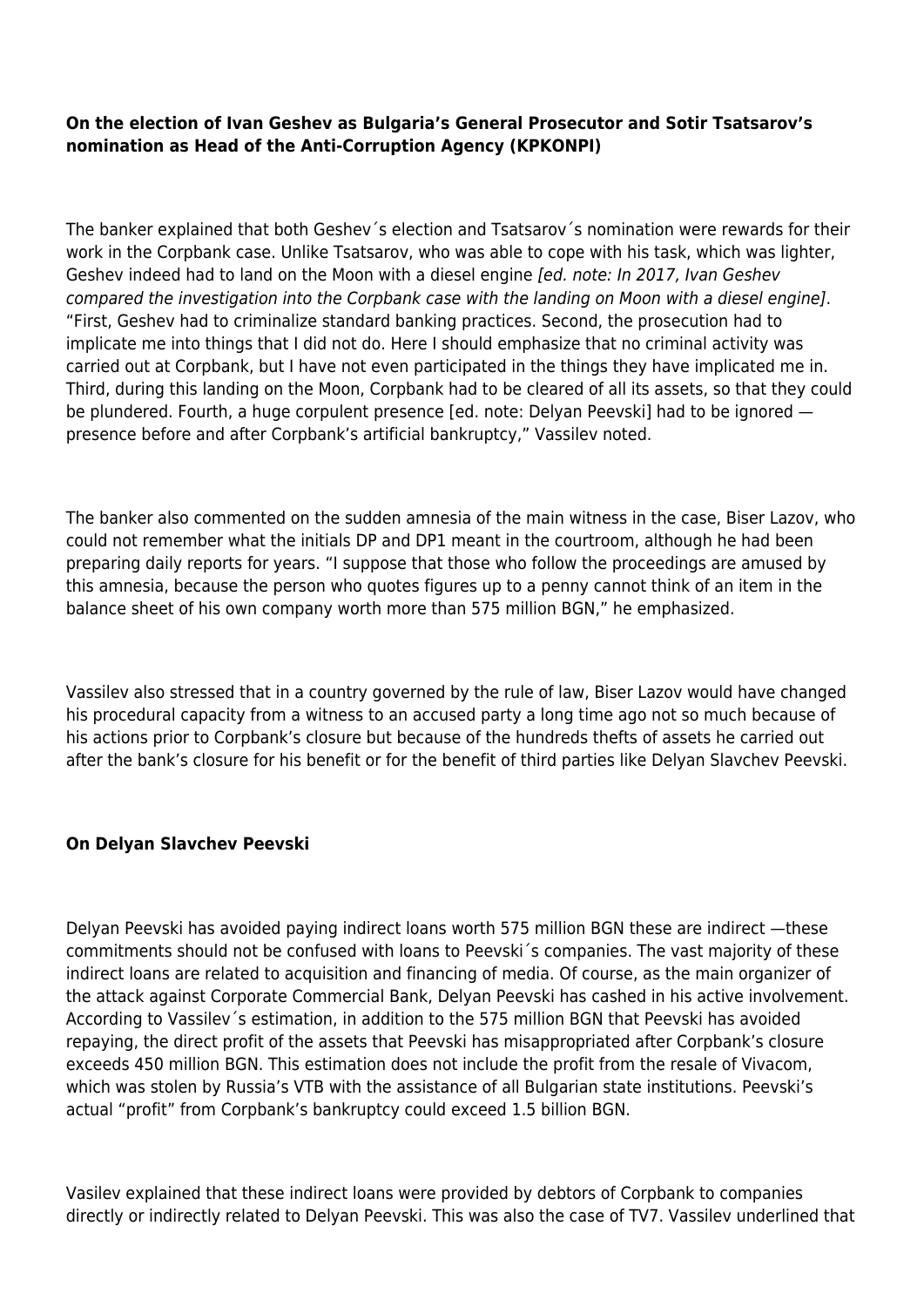this was the reason why he asked Judge Petrova to demand all reports prepared by Biser Lazov and his team, because these reports will show the movement in the indirect loans dubbed DP (ДП), including the repayments, which ceased in the fall of 2013. It was then that Vassilev requested that the relations regarding the DP loans be contractually settled, but Peevski refused. Although the conflict between him and Peevski started then, Vassilev is convinced that Peevski just used this occasion, because he was fulfilling other tasks of the status quo as well. Vassilev plans to discuss those at a later stage.

"When I wanted to settle this relationship contractually, Peevski offered me a classic example of racketeering through his lawyer Alexander Angelov," the banker recalled. At this meeting, which was attended by Biser Lazov, not only did Peevski refuse to pay, but he also asked me to transfer assets of Corpbank for free to him.

Asked if Ivan Geshev might have missed DP´s role during the investigation, Vassilev commented ironically: "When one is focused on such difficult landing on the Moon, one may not notice." He then clarified that it was absurd for Geshev not to notice for, as visible from the case file, the prosecution worked on Biser Lazov's reports, including his reports on the TC-IME company.

In case Tsatsarov and Geshev did not notice, they should be reminded that the TC-IME company was involved [ed. note: by Biser Lazov and Teodora Taneva] in a fictitious contract with the family company of Delyan Peevski and his mother Irena Krasteva. TC-IME has purchased their participation in Balkan Media Company for 70 million BGN. This is pure money-laundering whose purpose was to prove income of Peevski and Krasteva.

## **Why was Corpbank forced into artificial bankruptcy?**

Vassilev explained that Peevski's debt of 575 million BGN certainly motivated Peesvki to attack the bank. However, it appears that Peevski had a deal with the status quo after he failed to become head of Bulgaria's secret services (DANS). The goal was to destroy Vassilev and/or Corpbank in order to plunder its assets. Vassilev underlined that these 575 million could not demolish Corpbank because only the profit from Vivacom's sale would exceed the debt under DP and DP1.

### **Russian pressure**

When Luba Kulezich asked Vassilev whether the money for the South Stream project was in Corporate Commercial Bank, Vassilev said: "No single penny from South Stream entered Coprbank. Corpbank was supposed to provide banking services to the project, including issuing bank guarantees to the Bulgarian subcontractors. South Stream - Bulgaria was under the complete control of Delyan Peevski through his proxy Ivan Mirinski. After realizing that the project did not receive the approval of the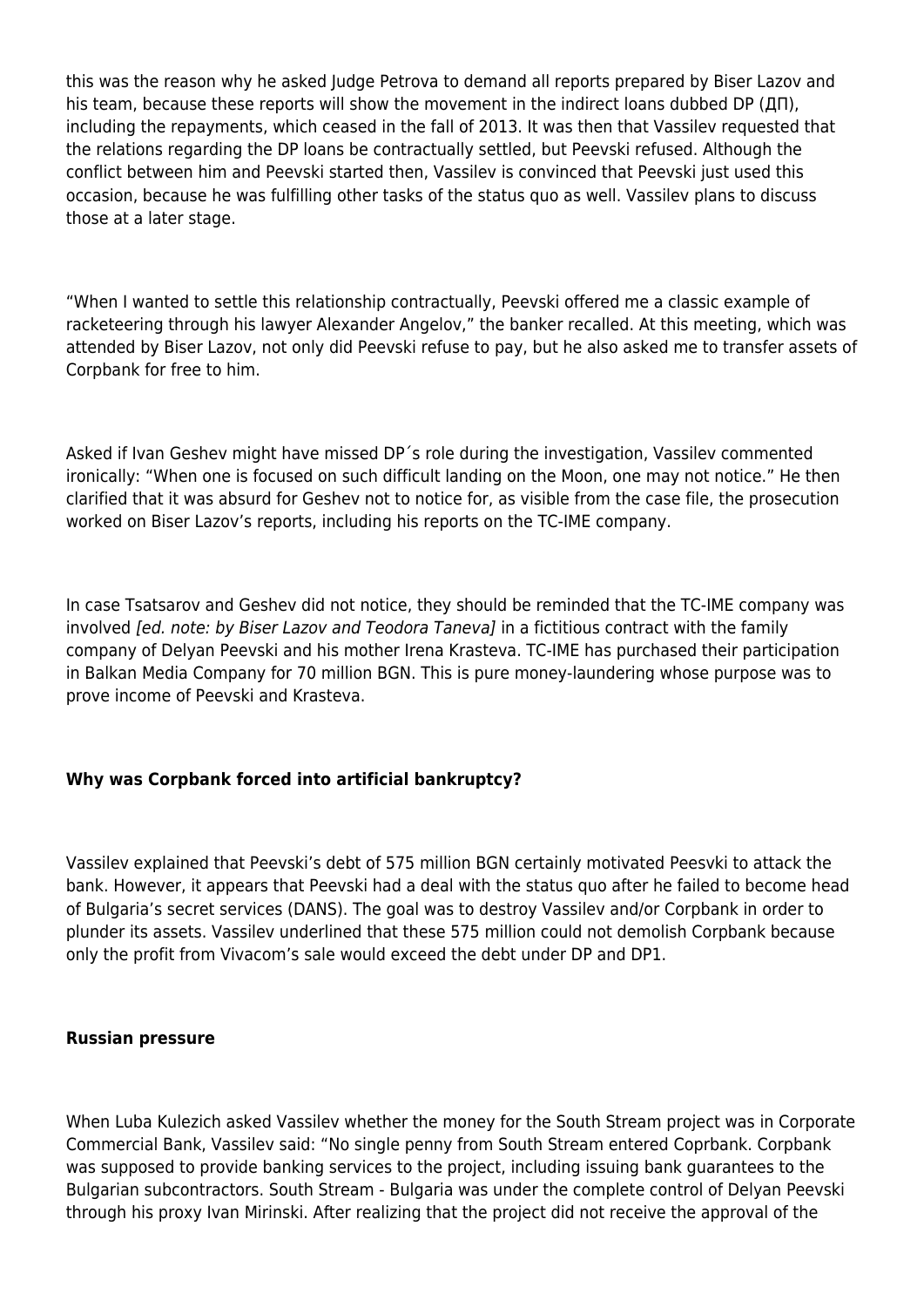European Commission, which was my condition for Corpbank to participate, and after seeing the way in which the investment costs were calculated, I refused that Corpbank service this project." The banker also pointed out to a little-known fact — in March 2014, Peevski withdrew his two companies, Industrial Construction Holding and Technoexportstroy, from the South Stream-Bulgaria consortium in an attempt to prevent possible US sanctions.

The banker explained that Babakov, whose name was mentioned in the Anti-Corruption Fund (ACF) investigation, is not the only missing name in the Corpbank case. The names of Sergei Stanishev, Nikolay Barekov and Krasimir Karakachanov may also be mentioned. The latter are not directly related to the Corpbank's bankruptcy, but are kept under control by the status quo because of their relationship to Corpbank.

Vassilev also recalled a meeting with Milen Veltchev and Georgi (George) Veltchev, which was also attended by a Russian businessman who threatened him that the Kremlin held him responsible for the failure of South Stream. When Vassilev asked why and in what capacity, the businessman had said that the government was his. "It becomes clear how much Oresharski's government was mine if one sees how the same government tolerated the unprecedented criminal raid against Corpbank," Vassilev emphasized. He also mentioned that he would continue to fight to defend the truth in the name of justice. The banker explained again that there were 13 defendants, who are former Corpbank employees, as well as numerous other people who have been accused based solely on the false testimonies of Biser Lazov.

## **On his framing before international secret services**

After Kulezic asked Vasilev if he had been framed in Moscow, he explained that he had been framed in both Moscow and Washington DC. "The mechanisms for sending false information are clear — the contacts of Bulgaria's secret services (DANS) have been used. One should not forget the contacts of Tsvetlin Yovchev who served as Vice Prime Minister in Oresharki's government, too. In what capacity did former US Ambassador to Bulgaria Marcie Ries visit Corpbank in 2015? What was she looking for there considering she refused to meet me in March 2014?," the banker exclaimed.

"Although I am accused of having created the Peevski monster, my refusal to work in this way has brought me all these problems. I could have negotiated with them, but I just did not want to work that way," Vassilev underlined.

## **On the spy scandal**

"The spy scandal is another soap opera with a scenario inspired by the communist police. The goal is to remove the stage light from Peevski in the USA because the proceedings under the Magnitsky Act